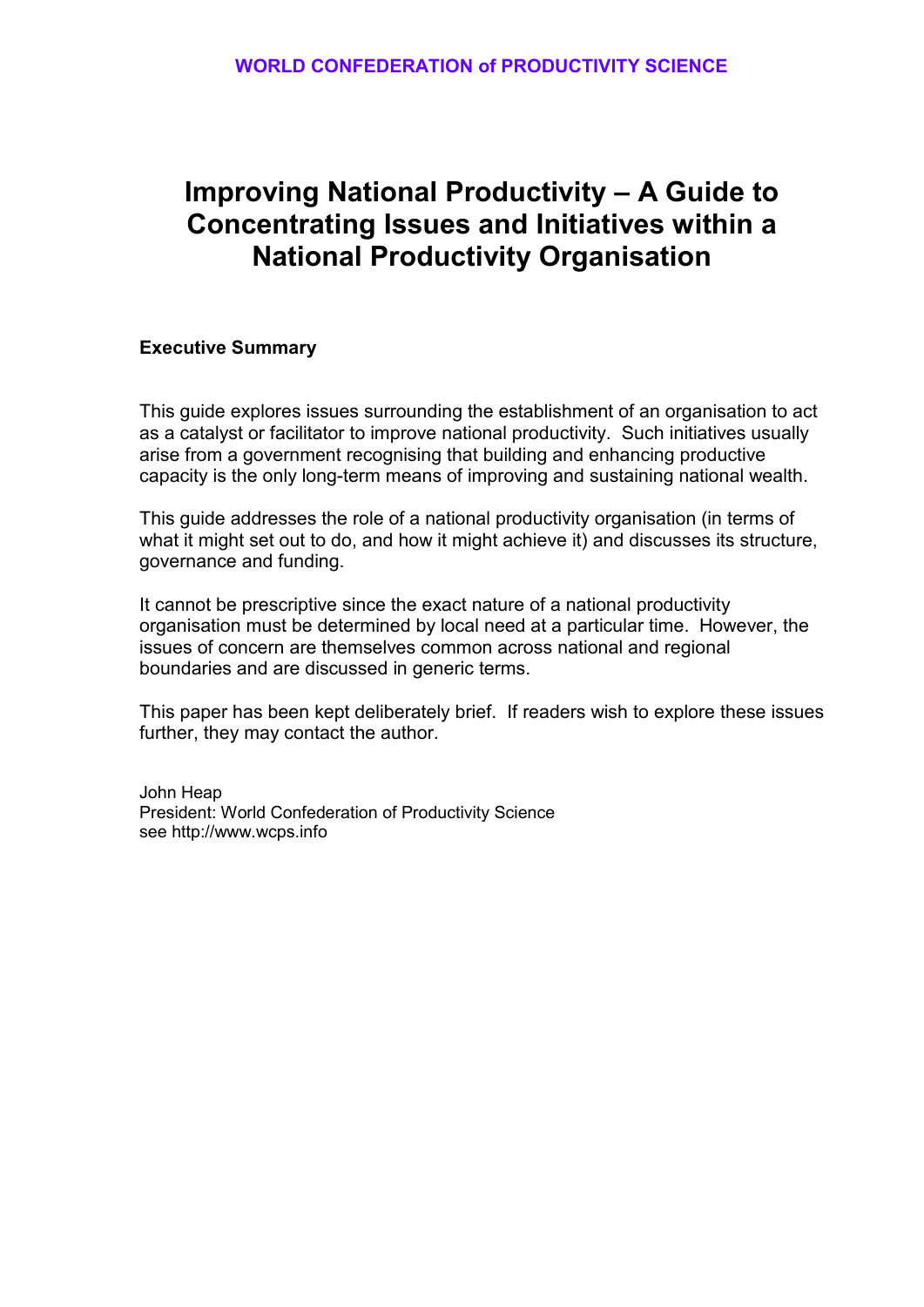# **Introduction**

Improving productivity is something to which all nations aspire. Politics may address issues of the re-allocation of national wealth, of sharing out the national 'cake' more equitably. However, it is only by improving productivity that the size of that cake increases. Thus, governments often exhort their organisations to become more competitive, more productive. This is particularly important in a global economy where one's competitors may be on the other side of the globe and where 'standing still' in terms of productive capacity inevitably leads to an organisation – or a country - being overtaken.

Government's sometime go further by moving from exhortation to action in terms of establishing national productivity 'movements' or 'initiatives'. These vary from those that are only an extension of the exhortation ("mission and messages") to initiatives that have real substance behind them. Implementation of such an initiative is often in the hands of a government department or agency but a number of nations go to the next stage of establishing a national productivity organisation to co-ordinate discussion and activity around the initiative.

One advantage of establishing a specific body (such as a national productivity organisation) is that it provides a clear, single focus for productivity issues; it also demonstrates a longer-term commitment to improving productivity.

This guide examines the role of such national productivity organisations and explores issues around their creation and management.

It is not possible to prescribe the role or structure for a national productivity organisation (NPO). The appropriate role and structure for a particular NPO will depend on a number of factors which will differ from region to region and country to country. This paper therefore raises and addresses a number of issues relating to the formation of such an organisation; these issues should form an agenda for discussion and debate which in turn should inform decisions relating to the specific role and nature and role of a particular national productivity organisation.

NPOs – often called National Productivity Centres or National Productivity Institutes - exist in many countries and they have a variety of roles and structures. There are, therefore, lessons to be learnt from examining the nature of these existing NPOs. For example, it is possible to identify common themes relating to the activities in which NPOs engage. However, it is wise to remember that not only will the precise nature of an NPO be determined by its particular national context. it will also change over time, particularly as the current economic and political status of the host country changes.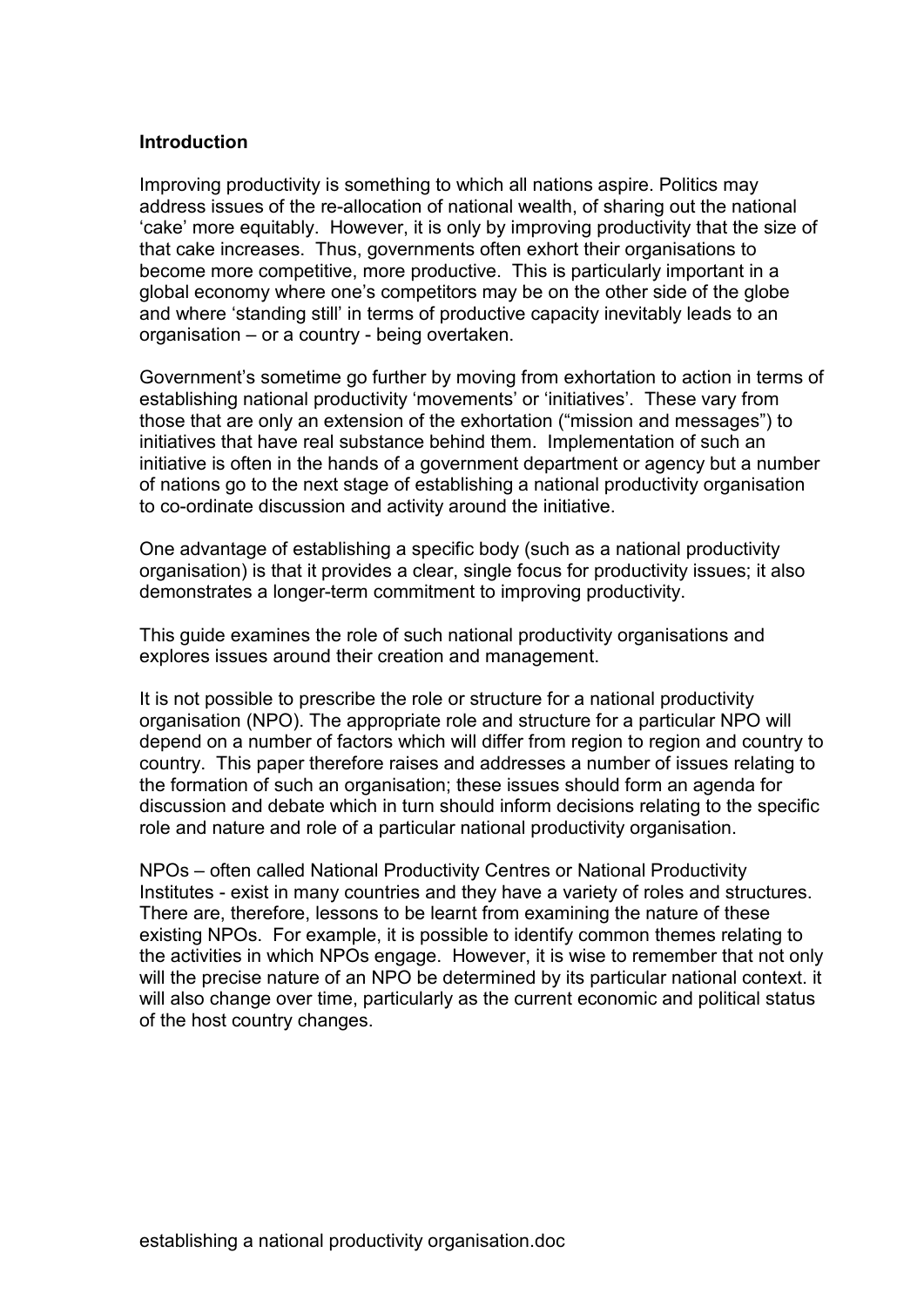The broad headings covered within this paper are:

- Aims
- Role
- Competitors
- Methods and Approaches
- Structure
- Status and Governance
- Funding
- Management

Reporting

Change Over Time

- Available Help & Advice
- Quality Assurance

Together, these headings cover WHY an NPO might be necessary, WHAT it might achieve and HOW it might operate.

Within this paper, these headings are addressed in sequence, though, in practice, they inter-relate and overlap.

Though this paper makes reference to national productivity organisations, clearly regional and sub-regional organisations share the same set of issues; almost all of the content of the paper is therefore applicable to them.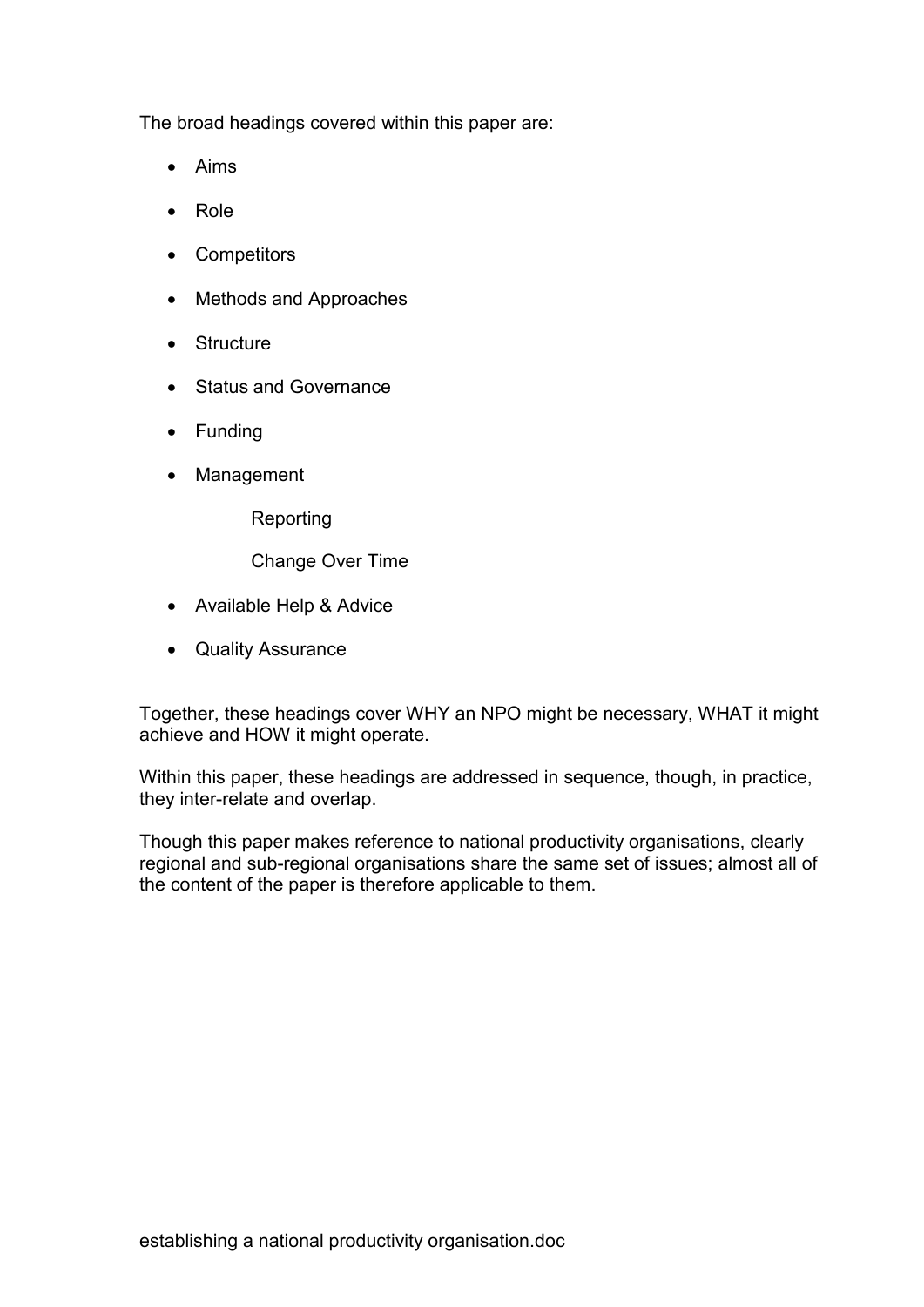# **Aims**

Many NPOs will have a mission and/or a vision statement which summarises the core reason for their existence. Such statements may be useful in promoting the basic 'message' but a more considered and detailed expression of aims is useful.

The basic aims of any NPO are to promote the importance of the concept of productivity and, by doing so, raise national productivity. However, since the term 'productivity' is subject to a wide variety of "definitions" and interpretations, these basic aims need themselves to be further examined. For example, many NPOs engage in a range of activities related to 'other topics' such as innovation, quality of working life, competitiveness, etc. These may be regarded as complementary to productivity, as underpinning productivity, or as results of it.

Most countries that establish NPOs see them fundamentally as a means of improving the competitiveness and economic strength of the nation. However, it must be remembered that raising productivity is a marathon, not a sprint: though an NPO may well have short-term effects (and almost certainly should have to maintain credibility), its success is more likely to be judged in the longer term.

Any basic or core aims might be qualified by, for example, prioritising particular industrial sectors – especially where these are identified as being key to economic development.

# **Role**

"Role" is perhaps a misnomer; "roles" being probably more appropriate. All NPOs fulfil a number of inter-linked roles. In broad terms, these are, for example:

- capacity building (ensuring that the nation, and the organisations within it, have the appropriate capacity to improve productivity).
- catalysing (stirring, motivating and exhorting individuals and organisations to act in the interest of higher productivity).
- co-ordinating (bringing together various stakeholder groups that could or should have an input into the raising of productivity).

To fulfill these roles, an NPO will have to:

a) Support government

An NPO should be a 'critical friend' of government ensuring that it fulfils its major role of providing a supportive environment, in terms of the macroeconomic and regulatory infrastructure. The importance of this role cannot be over-stressed; a national productivity strategy cannot thrive in a restrictive environment.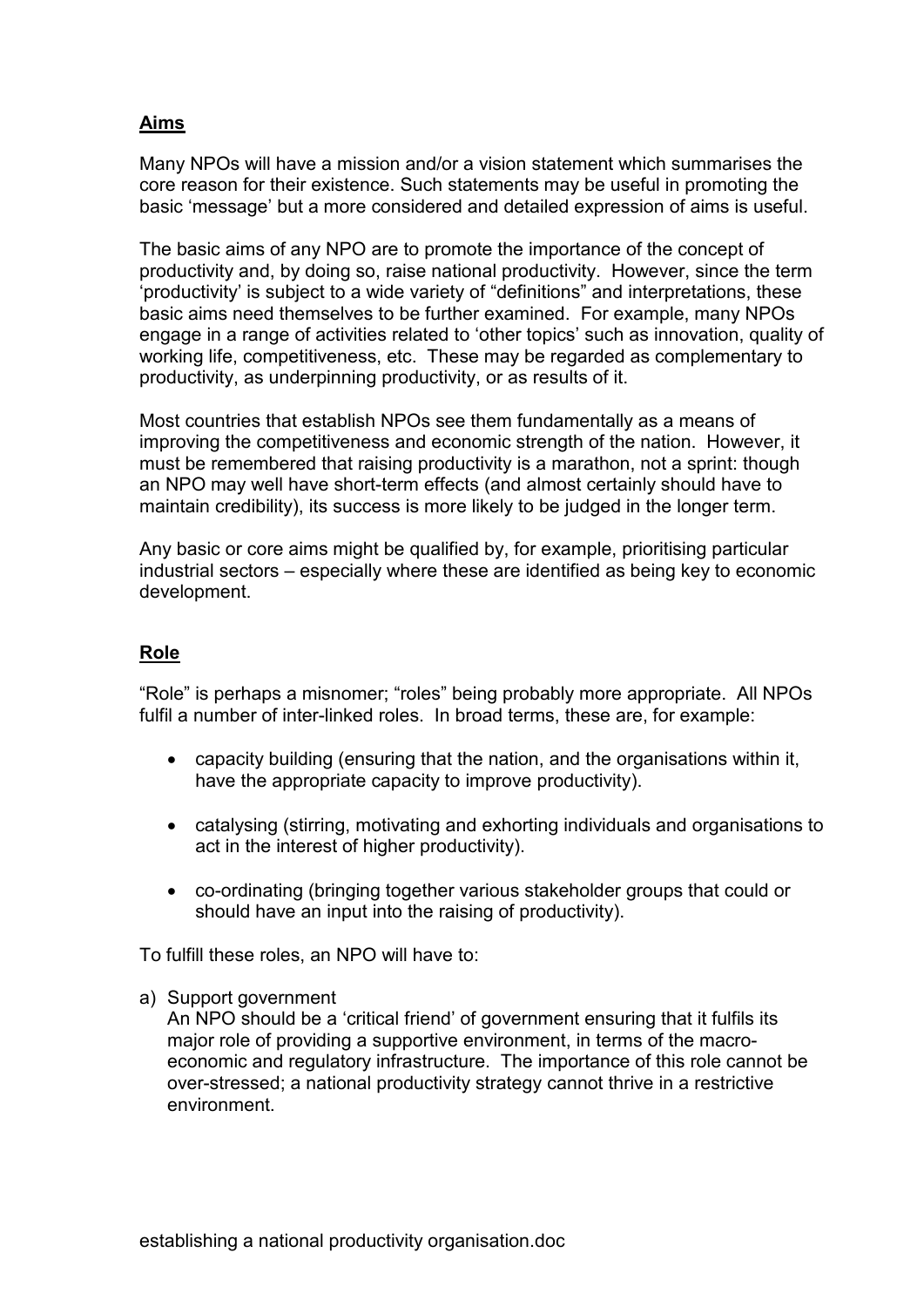b) Support enterprises

The NPO should help create capacity and ability for innovation and productivity improvement within enterprises. This is particularly important for small and medium-sized enterprises, which will not have their own dedicated professionals.

Within these broad headings – and underpinning the kinds of aims identified above – NPOs will engage in a variety of activities. Obviously, not all NPOs will engage in all of activities listed below – at any one time, there will be particular priorities for the nation which will guide the particular activities to be undertaken.

The kind of activities undertaken by an NPO include:

- promoting productivity improvement;
- awareness raising;
- training in productivity approaches, methodologies, methods and techniques;
- research into productivity issues;
- providing consultancy services;
- measuring and benchmarking;
- education for recognised qualifications;
- conferences, seminars and workshops;
- encouraging sustainable development;
- producing publications;
- recognising achievement, through the award of prizes;
- acting as a resource for the networking of organisations and individuals.

These activities may be organised and presented in a variety of ways. They will also attempt to meet the needs of a range of stakeholders and clients – governments, enterprises, employer organisations, employee organisations, etc.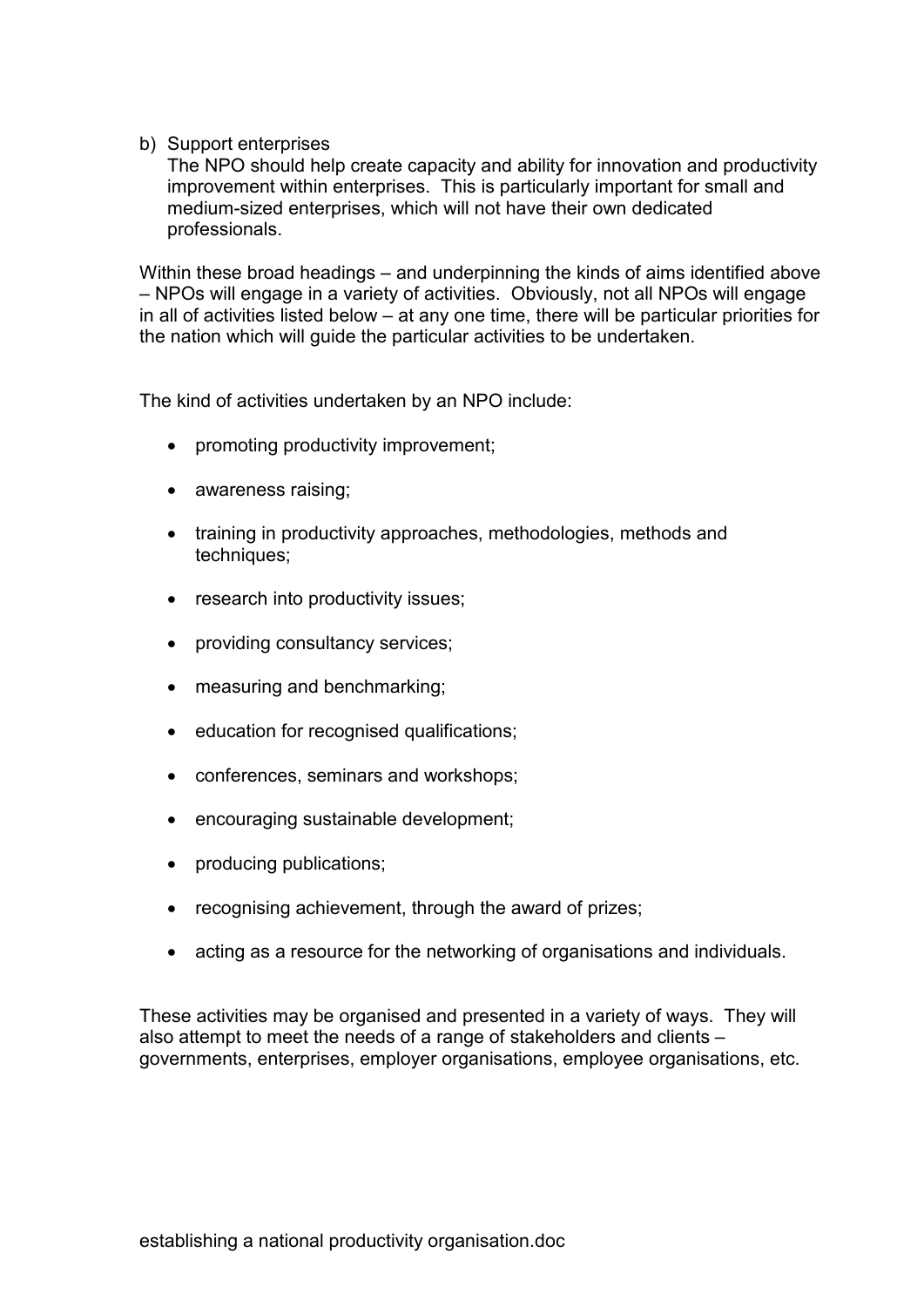# **Competitors**

What really matters is that what the organisation does adds up to something (a set of information and a set of activities) that no-one else offers, or something that noone else offers as cost-effectively. Only when this occurs is the long-term viability of an NPO assured. Ironically (but perhaps re-assuringly) this means that any selfrespecting NPO should be continually addressing its own productivity.

Many NPOs are monopolies. They are subsidised by government and they provide a set of services prescribed (in whole or in part) by the government. However, for many this is a temporary situation. Certainly, many consultancy organisations will offer a range of services that compete directly with those of a NPO. Unless the NPO can demonstrate credibility and competitiveness, it will not compete with a commercially-focused consultancy organisation.

Where a NPO has an advantage is in its core role – that of shaping national, rather than organisational, productivity. Perhaps the only true core role for a NPO is in diagnosing and addressing the infrastructural barriers that exist to higher national productivity. Diagnosis is key; it must precede action and intervention. The subsequent action and intervention may best be carried out by other organisations, though most NPOs will want to play their part in 'the cure' as well as the diagnosis.

# **Methods and Approaches**

Again, there is a variety of approaches to supporting government and enterprises in the pursuit of higher productivity. The following is a set of common approaches/activities pursued by NPOs.

# *Productivity campaigns*

A productivity strategy is often best articulated through a 'campaign'. This can be more easily marketed, especially if it is a national campaign, endorsed or organised by government. Such a campaign should include:

- a comprehensive vision statement so that it is clear as to why the campaign exists and why it is important;
- clear, measurable, outcome-related goals and objectives (and preferably intermediate 'milestones');
- key factors in ensuring or inhibiting success (including identification of the information, knowledge, skills, technology, capital and other resources required to meet performance goals);
- an implementation plan of how the inhibitors are to be addressed and the goals and objectives are to be achieved;
- a monitoring, measurement and review regime to identify progress towards goals and objectives.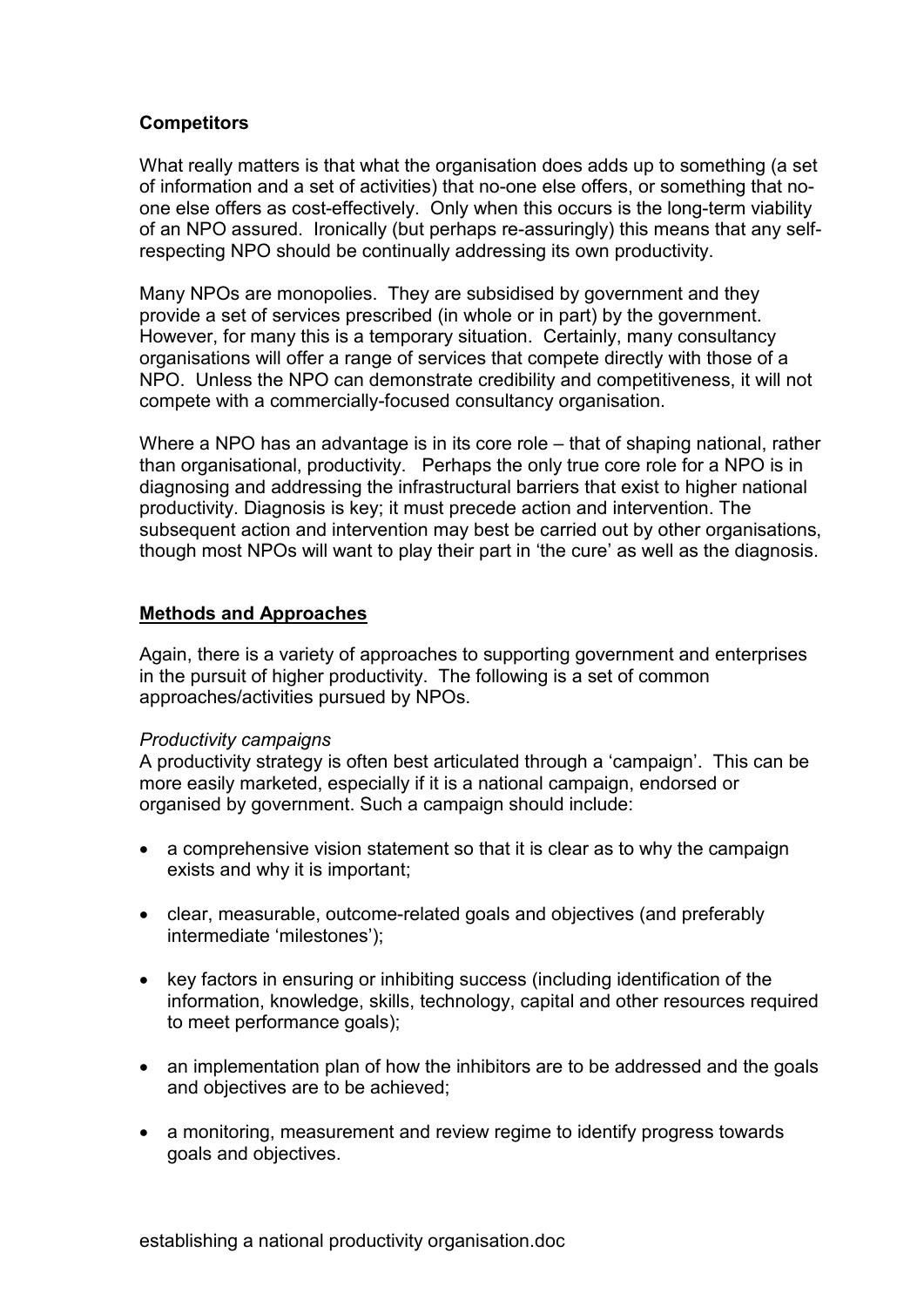It is important to keep information flowing about the campaign – and, of course, especially about successes.

#### *Standardisation of terms*

A common approach is to start by agreeing a set of common terms so that all stakeholders understand what is meant when 'official' documents use words such as innovation, competitiveness, and productivity through to those describing specific techniques.

Though this could be considered very basic or even 'pedantic', it is useful for all key stakeholders to share a common language – so that information shared is most effective. A standardisation of terms ensures that all interpret information in the same way.

## *Conferences & Seminars*

This is an obvious measure. Conferences and seminars are useful awarenessraising and first-level dissemination devices. If part of a national strategy, there may an element of 'direction' (in some societies) or subsidy to ensure maximum participation. However, it is important to ensure that the content and tone of the event is aimed at its target audience – and is not simply, for example, allowing government ministers or officers to issue propaganda or simple exhortation.

#### *Technical Publications*

Technical publications are a means of sharing advanced and current thinking on innovation and productivity issues. They help maintain an active 'ideas forum'.

#### *Research & policy evaluation*

Since government policy is crucial in terms of providing the 'supportive environment', the NPO should keep a watching brief on policy issues (at home and abroad) and maintain a dialogue with government. This may be directly, where the NPO is an active partner with government in the national strategy, or indirectly via lobbying and other forms of influence.

#### *Case Study reports*

Case Studies are a useful means of disseminating 'real life' experience. Although it is important to read and understand theory and methodology, it is a case study which often 'brings home the message'. This is particularly true if the NPO can create a number of case studies which cover a range of industry sectors, geographical locations and sizes of organisation involved – so that any organisation can learn from the experience of their peers. Though they are rare (since organisations do not wish to publicise their failures), case studies of failed approaches are often more useful than those of successful ones – as long as the organisation makes a real attempt at identifying the reasons for the failure.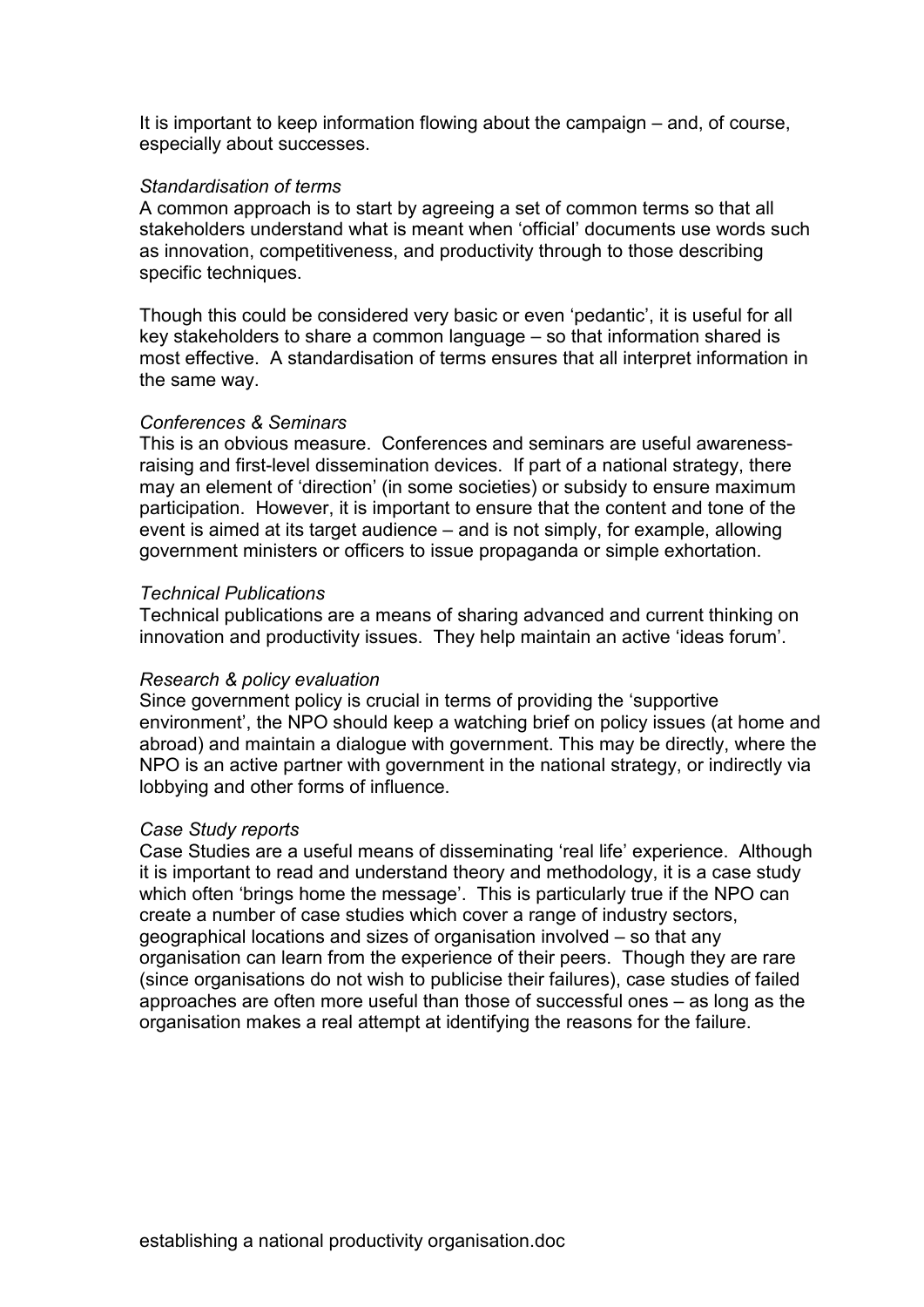#### *Study tours*

Study tours are a useful means of seeing 'the outside world' and learning from best practices elsewhere. Many individuals learn significantly more from 'seeing and talking' than simply by reading of others' experiences. Study tours are often best organised on a sectoral basis (so that manufacturing organisations learn from other manufacturing organisations). They can be organised on a 'near world' basis (where the tour looks at good practice internally in country itself or in a near, and similar, neighbour) or on a 'far world' basis (where, for example, a developing country attempts to identify good practice in a significantly more developed country, so that it can attempt to 'leapfrog' intermediate development stages.)

#### *Guidance and Consultancy*

Many organisations (especially smaller ones) are unable – or unwilling - to invest in dedicated productivity improvement resources. In such cases, they may prefer to use outside help – in the form of simple guidance or significant consultancy programmes. An NPO may either maintain its own consultancy organisation or act as a broker for external consultants. They may also help by maintaining categorised registers – of consultants who specialise in particular techniques, industries or technologies.

#### *Training programmes*

There are numerous methodologies, tools and techniques available to promote and encourage innovation, and to help measure and improve productivity. Training should concentrate on the basic, underlying approaches (of idea generation, of critical analysis & review, and of process quantification) and use the various approaches and techniques as illustrators of this basic approach, each of which may be more appropriate in a given industry, a given situation or a given organisation. Training may extend to the accreditation or 'validation' of individuals as competent innovation and productivity support professionals.

#### *Education*

Education can be considered as a 'higher level' of training in which the programme of study is categorised to fit within the national educational framework and a 'recognised' qualification is granted to those successfully completing the programme.

Where no appropriate qualification exists within the national framework, an international qualification may be adopted.

#### *Measurement*

Measurement is important. Without it, it is difficult to know 'the current state of play' or to measure progress towards agreed goals. The nature of measurement will depend on the purpose to which it is put – but some form of 'national competitiveness index' or 'national productivity measure' is useful in motivating government to fulfil their role (and in genuinely determining the competitiveness of the nation). Measurement within the enterprise fulfils the same role. It measures progress (via measurement on a consistent basis over time), helps in motivation and is a useful basis of 'celebration and reward'.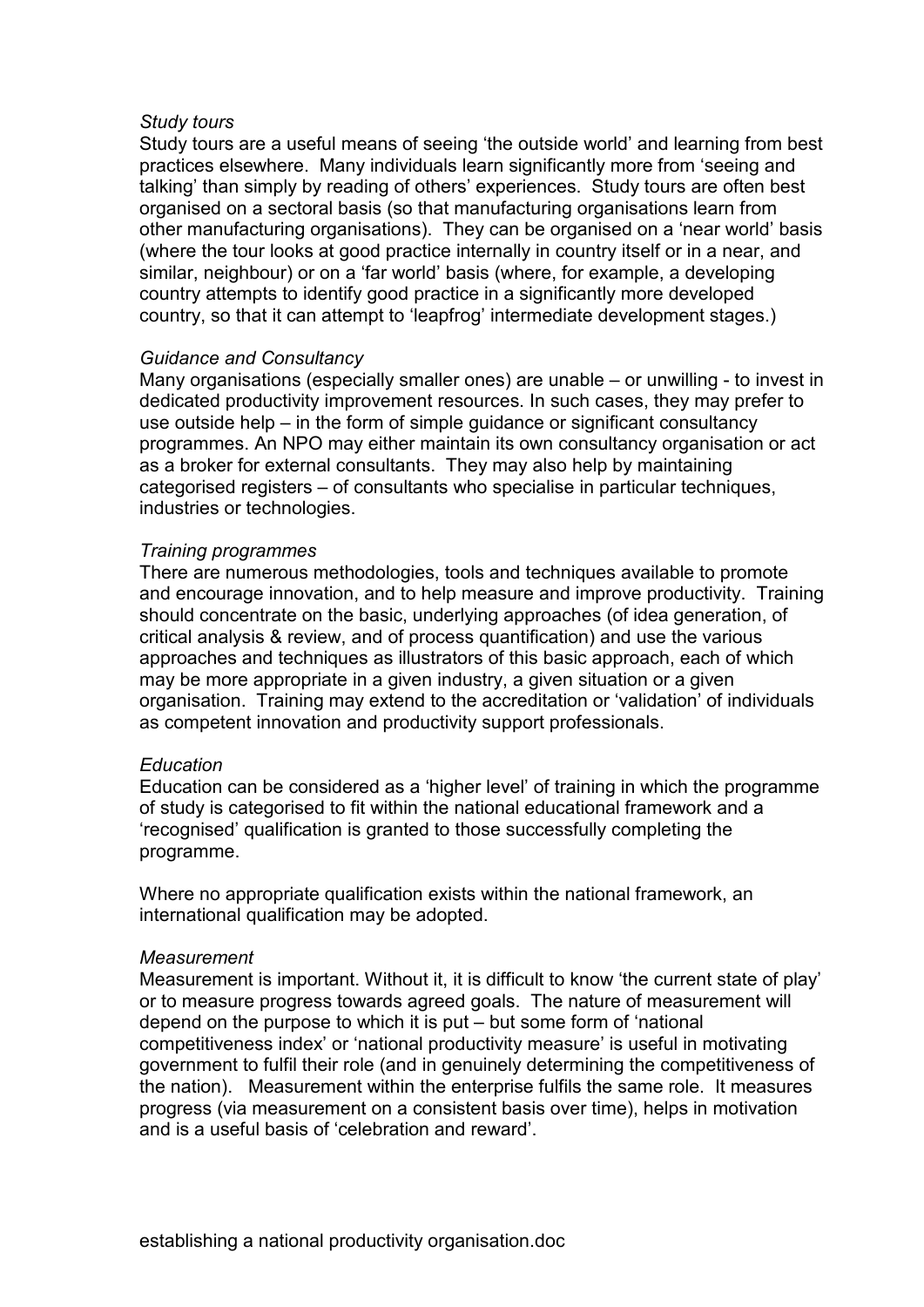#### *Benchmarking*

Benchmarking is a subdivision of measurement (indeed measurement is a key precursor of benchmarking) which assumes we have some similar measures from appropriate comparators – nations or enterprises. This allows the country or the enterprise to place itself in an appropriate 'league table' to measure current status on a national or international basis. Benchmarking on a consistent basis over time also helps in showing ongoing progress (but remember that the benchmarked nations or organisations are not necessarily standing still).

There are external agencies who measure or who will measure as part of some partnership agreement. For example, the World Competitiveness Yearbook, published by the IMD in Switzerland, ranks and comments on the competitiveness of 59 nations. Using such external measures/benchmarks to raise awareness and motivate can be a useful tactic.

## *Offering Grants & Funding*

A NPO might fund studies, research projects and even (pilot) productivity improvement programmes in individual commercial companies. One common approach is to release funds to part match funds provided by the organisation seeking a grant – to ensure the organisation's commitment. If funds are released against a clear project plan, pre-planning is also ensured.

#### *Awards and Prizes*

Awards and prizes are useful motivators, and serve as the basis for the celebration of commitment, effort and – hopefully – progress. They are also very useful in gaining publicity for the NPO itself. NPOs are ideally placed to act as the independent arbiters to ensure 'fairness' and consistency in judging and selection.

#### *Website/portal*

Many of the above can be promoted via a website. However, this is of more value when it acts as a gateway or portal to wider resources, useful links, etc.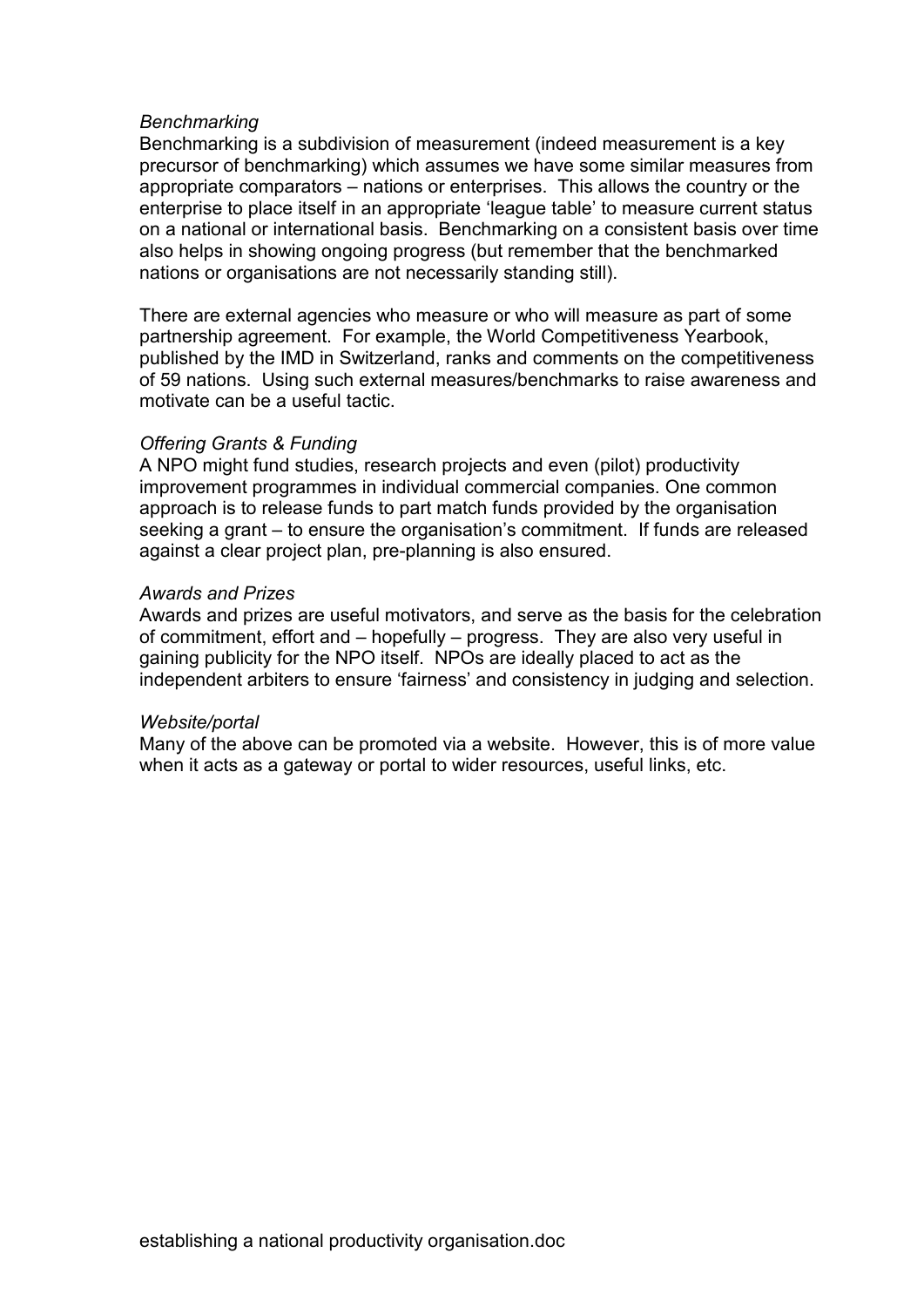# **Structure**

The structure of an NPO will follow its role and the way it chooses to discharge it. For example, an NPO may well be:

- a small organisation that co-ordinates the activities of other related and complementary organisations
- a small organisation whose main role is to offer policy advice to government
- a large organisation that directly carries out a number of the activities listed above under *Methods and Approaches*.

A large NPO may have a central and a devolved or dispersed function. A number of NPOs have sub-organisations serving the needs of particular industrial sectors or the needs of particular regions. Thus, an NPO may well have "branch" offices throughout the country. Similarly, an NPO may organise itself according to functional specialism. In practice, many NPOs are organised on some combination of these in a loose form of matrix structure – though there is always a specific hierarchy to cover the day to day management of staff and resources.

An alternative approach is to maintain a small, central organisation but to work in partnership with other agencies and commercial organisation to deliver some of the services referred to above.

# **Status and Governance**

The legal and regulatory status of an NPO will be determined, in part, by the particular context of the nation and possible by the wishes of any major sponsor (such as the government).

Many NPOs are collectively "owned" by their key stakeholders who exercise a degree of management and/or control through the establishment of a steering group or board of trustees which oversees activities. Such NPOs are often nonprofit, non-governmental organisations, though some may be private or semiprivate organisations.

However there may choices to be made. For example, there may be financial advantages (advantages in the taxation regime, or access to funds only available to charitable organisations) to adopting a charitable/not-for-profit status if this is possible. Equally, there may be advantages in adopting the status of a commercial organisation (commercial freedom, a limiting of liability of the board of trustees). Many NPOs have some form of mixed or hybrid status in which some activities are the responsibility of one 'part' of the organisation (which has a particular status), whereas others are the responsibility of a separate and distinct part of the organisation (with a quite separate status).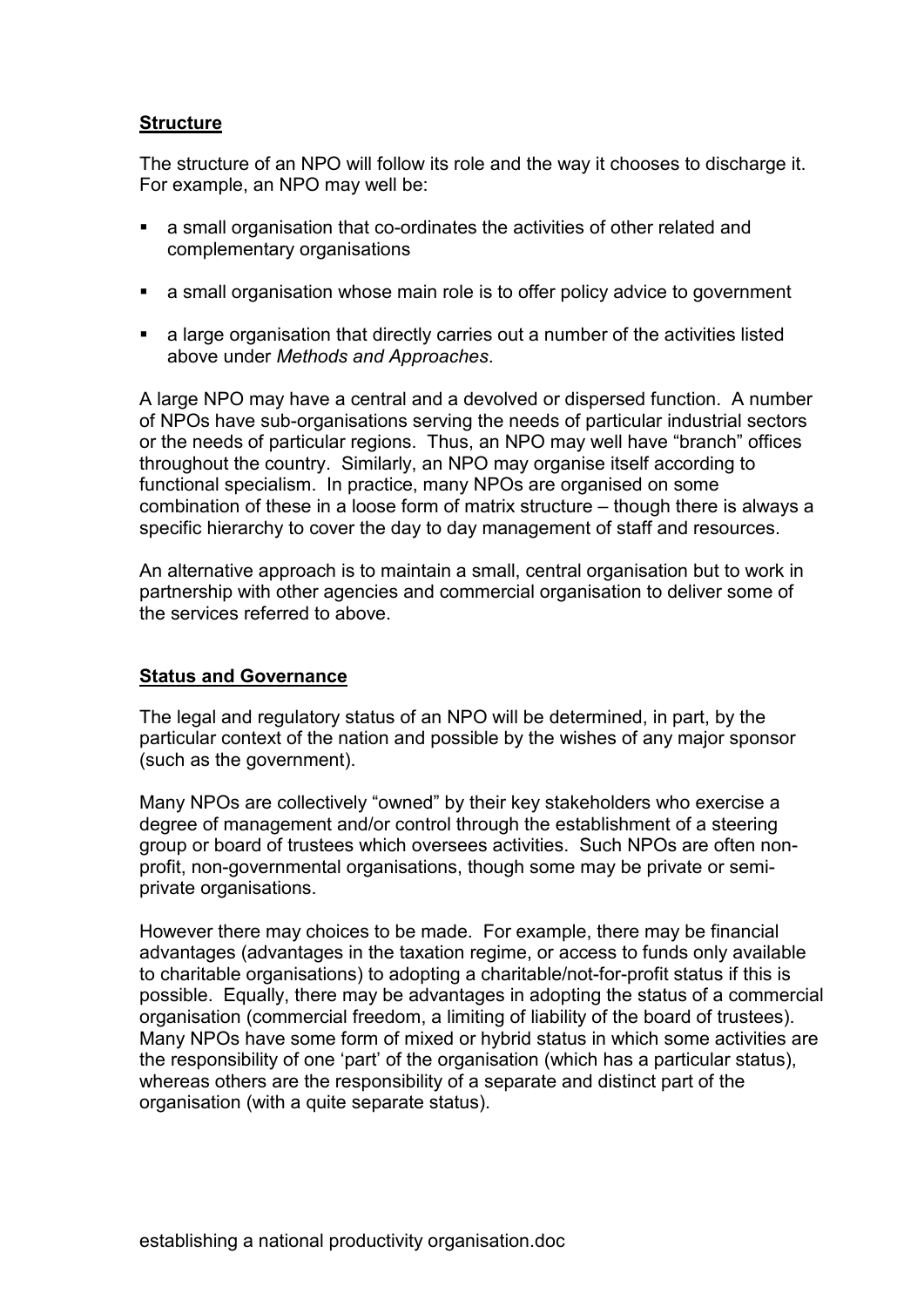For example, it may be that services such as promotion, information-sharing and education can be best provided by a body with charitable status; whereas activities such as training and fee-earning information services are best provided by a body with commercial status.

Again, it is impossible to prescribe an appropriate governance structure for an NPO. The governance is often dependent on the way in which the NPO comes into being – which is often at the instigation of a government agency. In such cases, that agency often wishes to have a primary role in (and even control of) the governance of the NPO.

However, most of the successful NPOs (which maintain success over the longer term) are independent of government (though they almost certainly have strong links to government).

Where a board of trustees is established to oversee the work of a NPO, ideally :

- The board is representative of all stakeholders
- There are clear accountability and audit lines
- No particular group or faction can dominate the discussions within the board
- Members/Trustees have no conflict of interests, or where they do are able to declare them
- Appointment or election processes to the board are clear and transparent
- Terms of office balance the need for 'refreshment' with the need for continuity
- Members/Trustees are provided with appropriate induction and training opportunities
- There are clear processes for resolving difficult issues and disputes
- The agenda for the board provides clear separation of longer-term, strategic issues and any short-term operational pressures

# **Funding**

Clearly the activities of an NPO require funding. The main sources of funding for NPOs are:

- grants or donations from central government or other (usually external) agencies, such as regional, non-governmental or charitable organisations. These are often the main source of funding in the early years of existence of an NPO
- subscriptions from participating companies: these may be 'membership fees' but are often linked to the delivery of specific services
- trading income from services such as training and consultancy
- sponsorship of the NPO itself or of specific services, publications or events.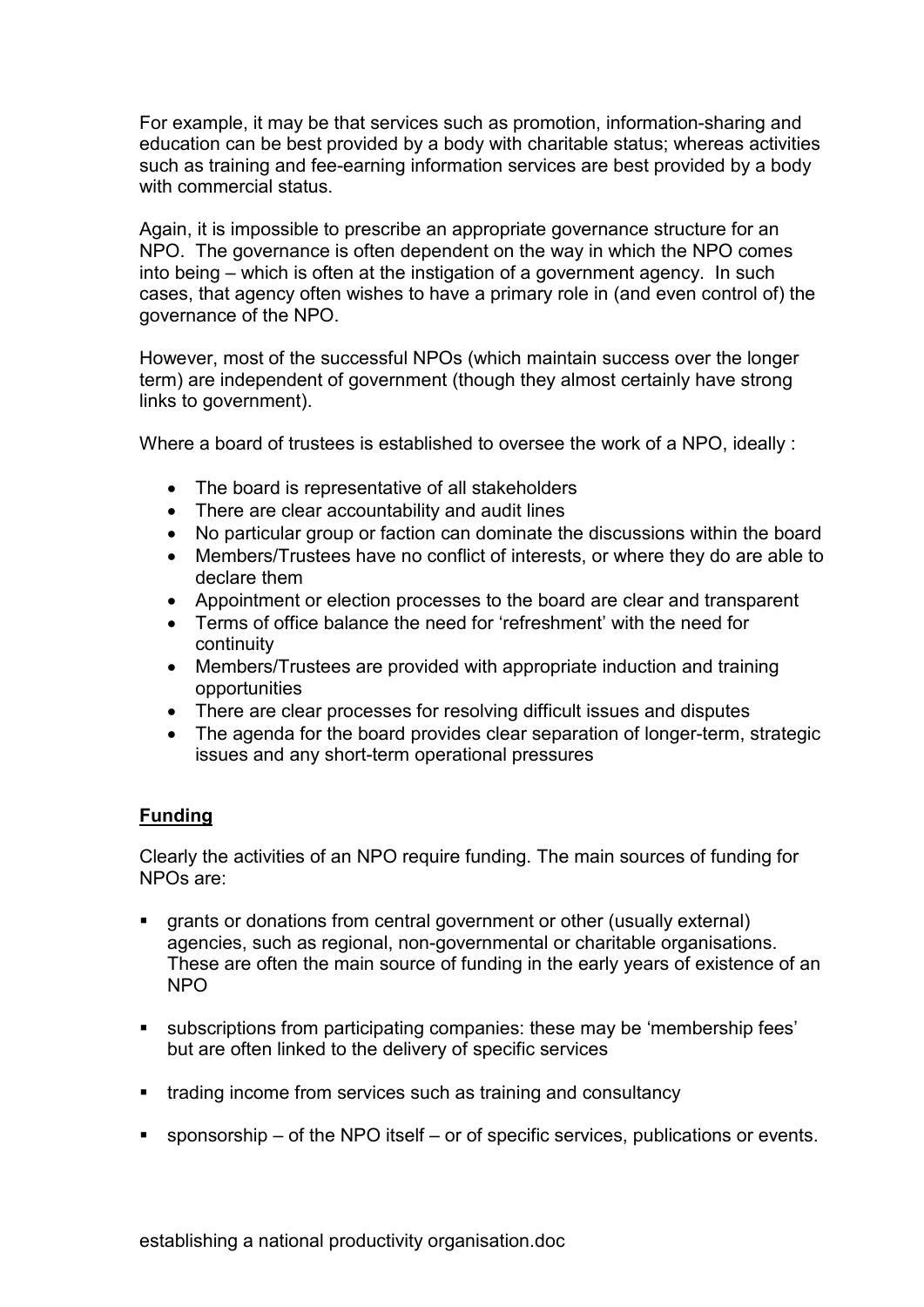It is important that funding streams are secured to provide :

- for core, infrastructural costs and for activity/project costs
- a degree of stability over time.

Thus, a healthy NPO (able to survive in the longer-term) needs to move away from over-reliance on grants and donations to a portfolio of stable funding from other sources.

There are particular issues associated with 'step changes' in expenditure such as an upgrade to the core information technology infrastructure. Often, inadequate levels of funding mean that items such as PCs and servers may be funded out of project expenditure, and it becomes difficult to manage subsequent upgrade costs. This means that upgrade (for example to more modern hardware or ore modern operating systems) is often done on a phased (piecemeal?) fashion: this can itself result in higher overall costs.

## **Management**

Obviously, a NPO must be effectively managed – organisationally and financially. This Guide is not the appropriate publication for a discourse on the management of such an organisation: it concentrates on addressing issues that are specific to the kinds of organisation that normally constitute an NPO.

Many NPOs will be 'overseen' by a steering group, a board of trustees or a committee. Clearly such a body cannot manage a NPO. Thus, there will inevitably be an individual with clear responsibility for day-to-day management of the organisation – a chief executive officer or executive director. In the best-run NPOs, there is evidence of strong mutual trust and a clear working partnership between this executive officer and the board (perhaps in the person of the Chair of the Board).

Mutual trust and respect starts by both understanding the role of the other. These roles must be clear in generic terms in the statements relating to governance of the organisation. However, seeking clarity is a continual process: for each project or set of activities, those actions and objectives that are the responsibility of the board, and those that are the responsibility of the executive office must be made clear. There should be a management process that enables a consensus to be reached about what has to be done, the priority of each responsibility and who will be responsible for doing it. This should lead to the executive officer having clear criteria for success, for him/herself and his/her team.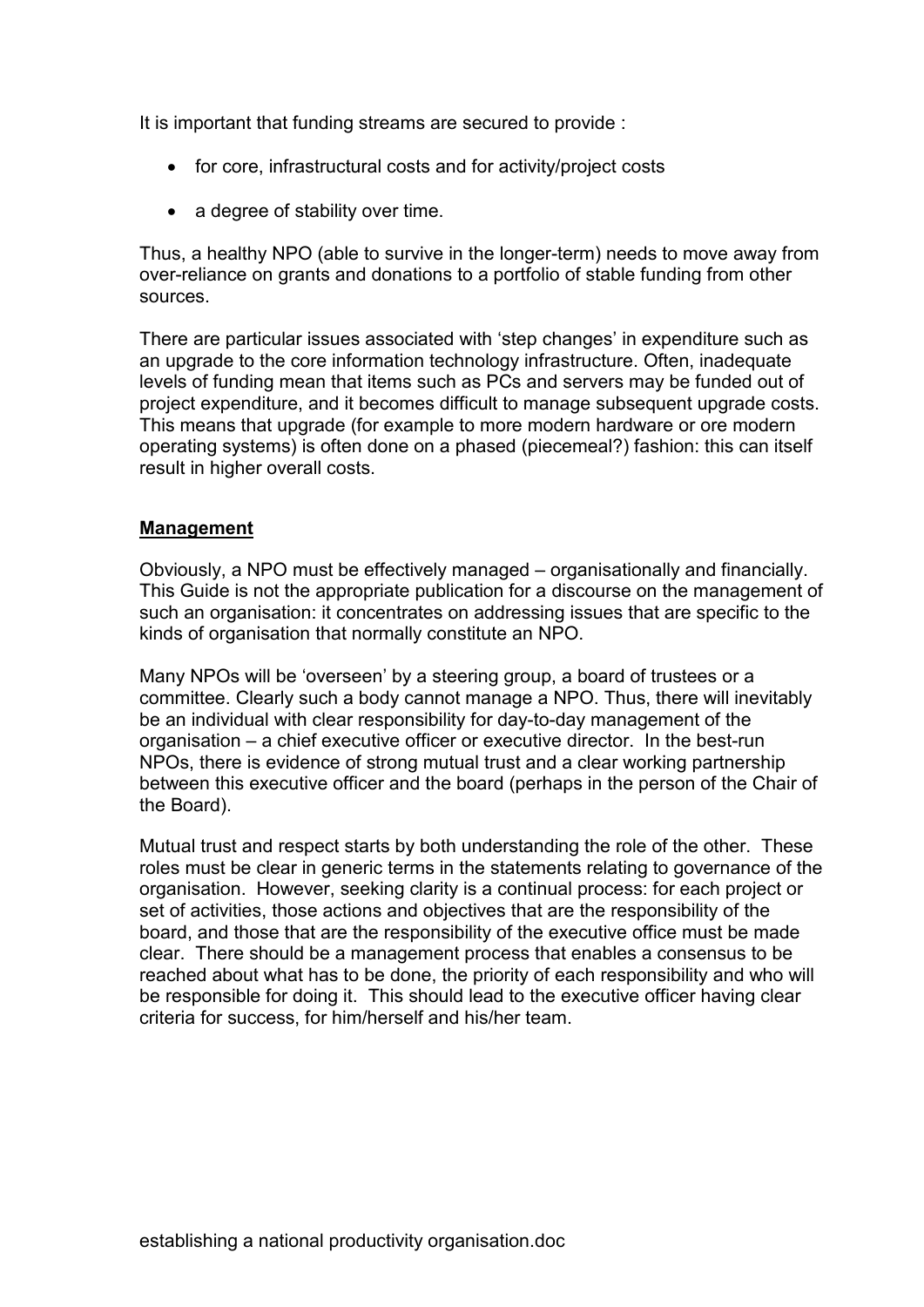# **Reporting**

Almost certainly the constitution of a NPO will impose specific reporting requirements – especially where the NPO receives government funding. However, reporting should be a continuous process; part of the process, in fact, by which mutual trust is created between the executive officer and the steering group or board. Reporting should preferably include progress against agreed objectives, and should include appropriate measures of activity and performance. Ultimately, of course, this reporting should include benchmarking on national productivity and competitiveness against key competing nations and those nations thought to exemplify aspirational performance.

# **Change over time**

An organisation established for a given purpose at a given time must evolve as the environment changes and as national priorities change. This is especially true of a productivity-related organisation that is expected to facilitate change in other organisations. Thus the best NPOs are constantly evolving – remaining true to their core purpose and mission but recognising that the set of services and activities they provide must change to meet the changing demands of stakeholders, and the changing needs of the nation. An NPO must exhibit an intolerance of inertia!

# **Available Help & Advice**

All organisations need help and advice from others at some time. Obviously, for an NPO, help and advice might be available from the major stakeholders themselves (especially where these include national or local government) – they will be offer to offer information on many of the practical issues relating to organisation, funding, accounting, reporting, etc.

However, it is often advantageous to secure independent advice from a neutral third party or necessary to secure specialist advice from an organisation that understands a particular aspect of 'the business'. Obviously the full range of consultants is available to a NPO – at a price!

One other important source of advice is the peer group – other productivity organisations and NPOs in particular. There are a number of regional and international peer groups available to NPOs that serve to act as networks of expertise and resources (much like the NPO does itself). For example, the World Confederation of Productivity Science organises the World Network of Productivity Organisations and makes available to members the most important benefit of contact with each other.